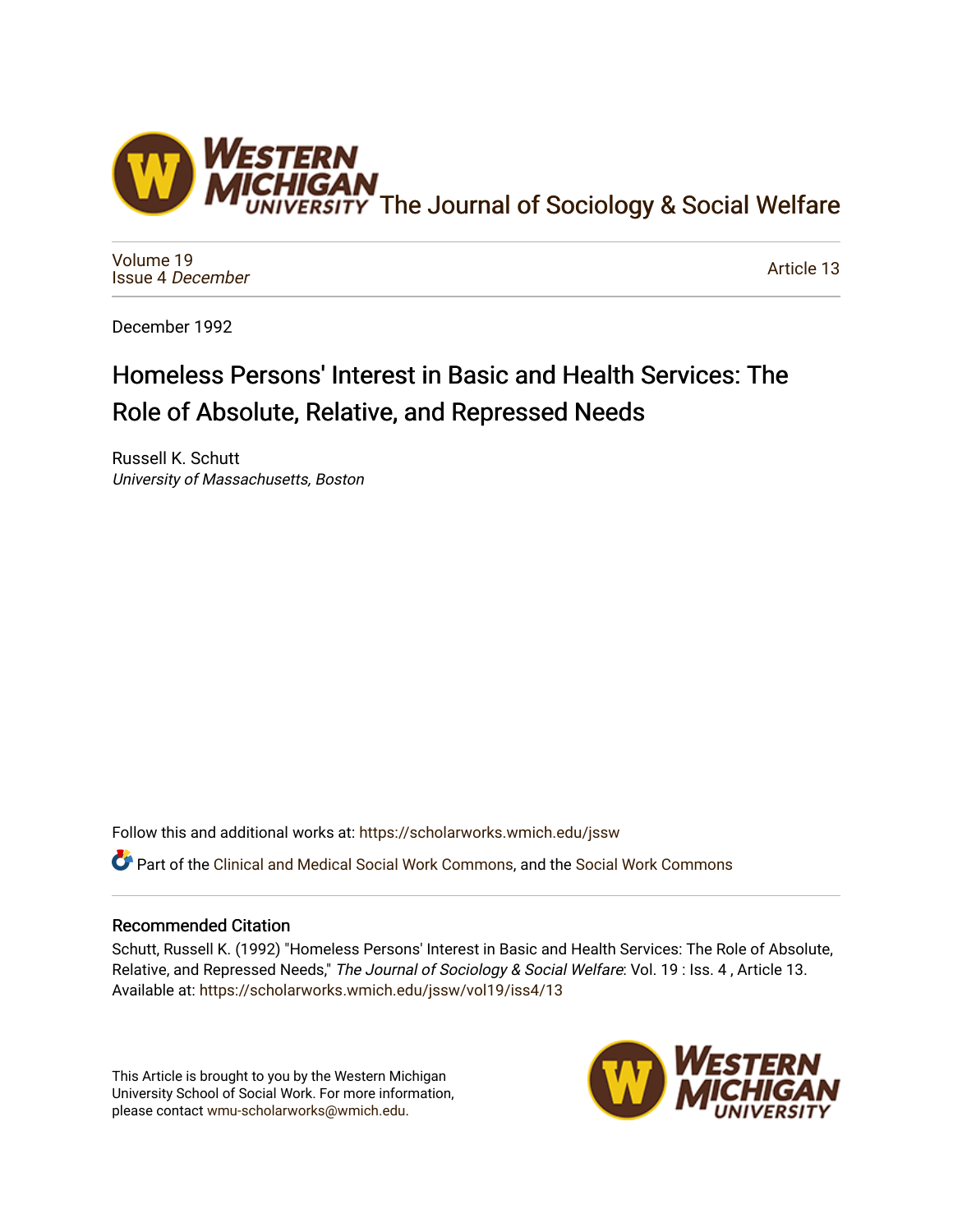## Homeless Persons' Interest in Basic and Health Services: The Role of Absolute, Relative, and Repressed Needs

## RUSSELL K. **SCHUTT,** PH.D. University of Massachusetts at Boston

*This study describes and explains the interest of homeless persons in housing, economic, and health-related services with intake interview data collected by a large urban shelter for single adults. Shelter guests were most interested in assistance with housing, job, and economic benefits, rather than health services. Three explanations of variation in service interests are identified: the "absolute needs" explanation expects service interests to vary directly with service needs, the "repressed needs" explanation expects service interests to vary inversely with alcoholism and mental illness, while the "relative needs" explanation expects interest in health-related services to be related to health needs, but only after basic needs are satisfied. The "absolute needs" explanation receives the strongest support.*

Although most researchers and service providers recognize the diversity of homeless persons' characteristics and the gravity of their needs, disagreement continues about appropriate service delivery policies. Differing beliefs about homeless persons' service interests are one source of this disagreement: some argue that services may be rejected due to chronic mental illness and/or substance abuse; others believe that basic survival and safety needs must be met before health-related services will be accepted; some view service interests as direct indicators of service needs.

This paper investigates homeless persons' interests in six services, ranging from help with housing to mental health care. Three alternative perspectives on service interests are distinguished conceptually and then evaluated empirically. The analysis uses data collected from homeless persons entering a large urban shelter.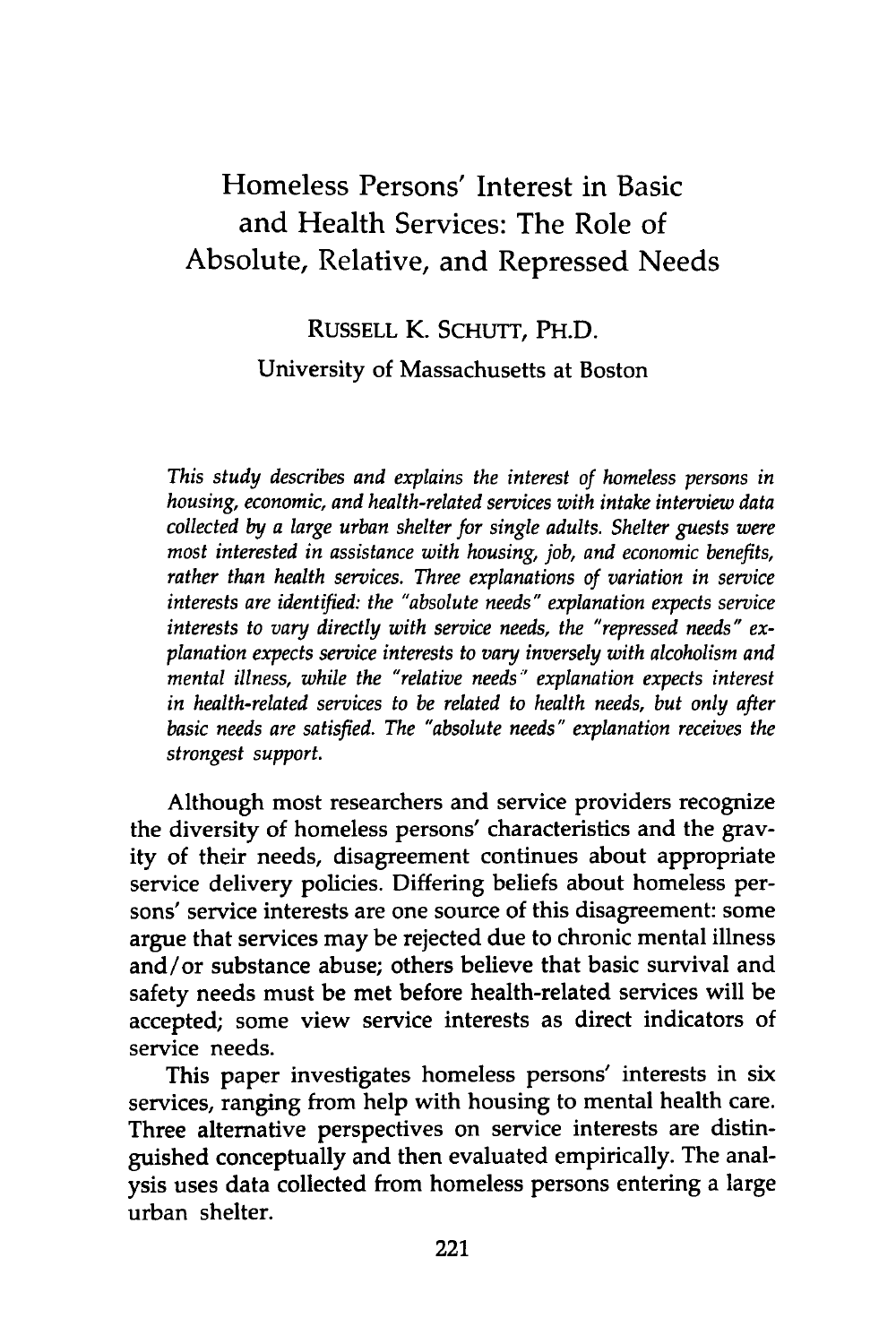## Service Interests

Three recent studies have explored homeless adults' service interests, but with diverse methods and discordant results. Two of the three studies resulted in similar descriptions of the level and ordering of needs among homeless adults. About threequarters of homeless persons interviewed in Boston sought help with housing, about half sought help with obtaining a **job,** food, clothing, financial benefits or dental care, 40 percent sought medical help, **30** percent sought help with an alcohol or drug problem and 20 percent expressed an interest in mental health care (Mulkern and Bradley, **1986).** Homeless persons who frequently used mental health services in San Francisco (Ball and Havassy, 1984) were most likely to be interested in affordable housing (86%) and financial entitlements (74%); just under half sought employment (40%); smaller proportions were interested in social contacts **(32%),** food **(19%),** alcohol cessation **(18%)** and supportive counseling (14%).

Linn and Gelberg **(1989)** measured five self-reported needs of homeless adults in two California beach communities and found markedly different preferences. Respondents placed the highest priority on good health; the priority given to a steady source of money and a permanent **job** was somewhat lower, while few attached as high a priority to a permanent home or regular meals.

The divergent findings of these studies of homeless persons' service interests are not easily reconcilable, although measurement and sampling differences undoubtedly were in part responsible. In any case, although two studies reported some bivariate correlations, none attempted to conceptualize or test alternative explanations of service interests.

An individual's interest in a particular social or health service is a product of both her need for assistance of that type and of her perception of that need; for example, an individual's desire for health care reflects both the presence of a health problem and feeling of need for help with that problem. The question is to what extent the perception of need reflects the level of need.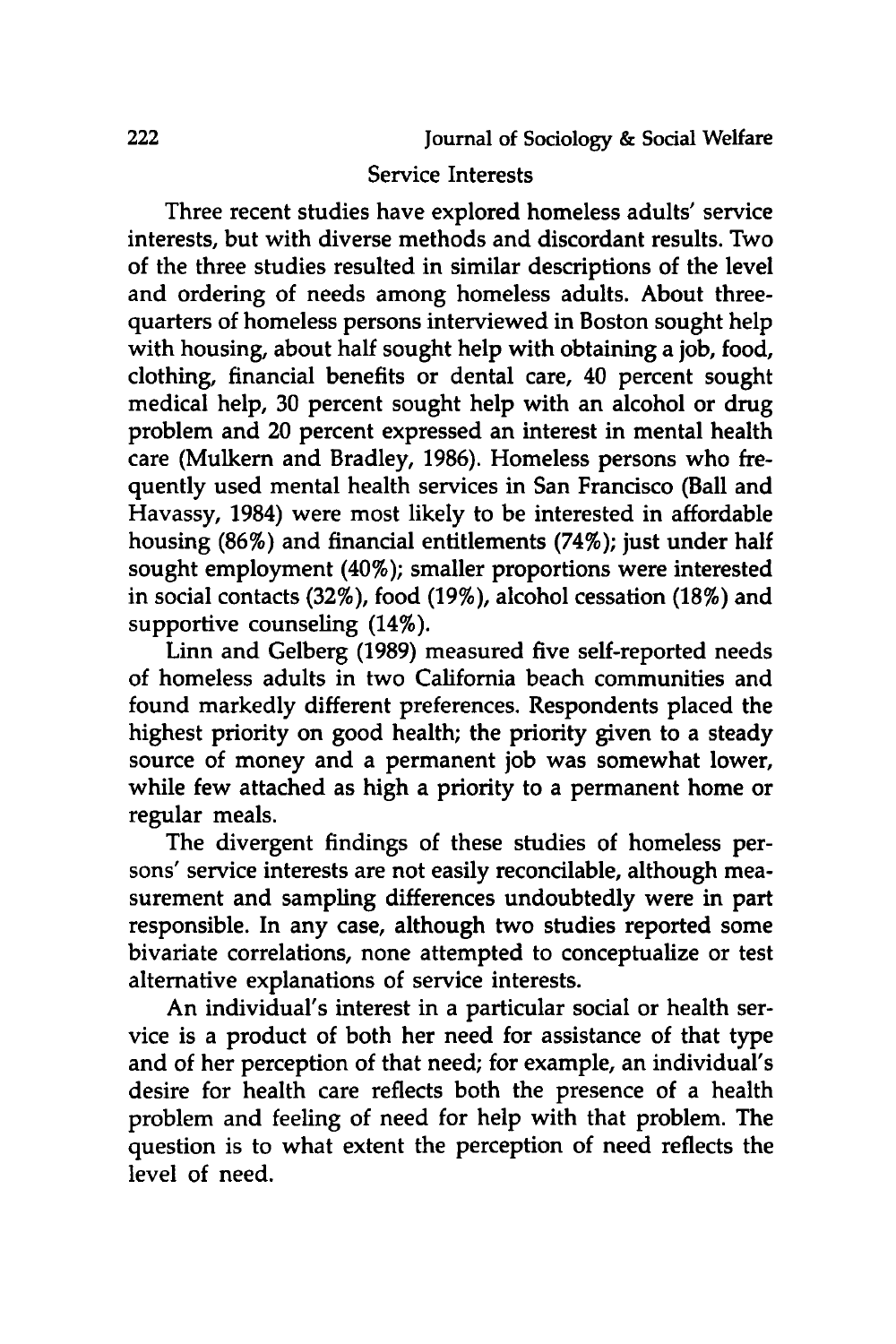## *Homelessness, Services and Needs* **223**

*Repressed Interests.* Service interests are an unreliable indicator of service needs if these interests are diminished **by** mental illness or alcoholism. To the extent that homeless persons with these health problems refuse aid and "migrate toward the crevices of the cities" to avoid it, service delivery is impaired (Drake and Adler, 1984).

Seriously mentally ill persons may experience a variety of impairments, ranging from disorganized behavior to social withdrawal, that reduce interest in and ability to seek social and health services (Bachrach, **1986;** Crystal, Ladner and Towbee, **1986;** Lamb and Talbott, **1986;** Segal and Baumohl, **1980).** Prior unpleasant experiences with hospitalization or psychotropic medications as well as the experience of homelessness itself confound the problem (Kellerman et al., **1985).**

Alcoholism, arguably the most prevalent health problem among the homeless, is associated with a negative self-concept and a primary focus on drinking (Fischer and Breakey, **1987;** Kaufman, 1984; Morgan et al., **1985).** Disinterest in long-term treatment is common (Morgan et al., **1985).** Persons suffering from both mental illness and alcoholism seem to be particularly treatment resistant (Schutt and Garrett, **1988).**

*Relative Interests.* Maslow's (1954) formulation of a hierarchy of needs parallels one common explanation of variation in homeless persons' service interests (Baxter and Hopper, 1984): Security and safety needs must be satisfied before people respond to such higher order motivations as social status and intrinsically interesting work.

In studies of homeless persons' it often has been argued that basic needs for food and shelter must be met before efforts to improve mental health or reduce substance abuse will be accepted:

Linkage to services holds virtually no meaning when immediate survival remains under constant threat **.... A** residence is the base from which social and clinical needs can be addressed simultaneously. (Baxter and Hopper, 1984:119)

*Absolute Needs.* Although all homeless persons experience substantial deprivation, their needs vary markedly; if service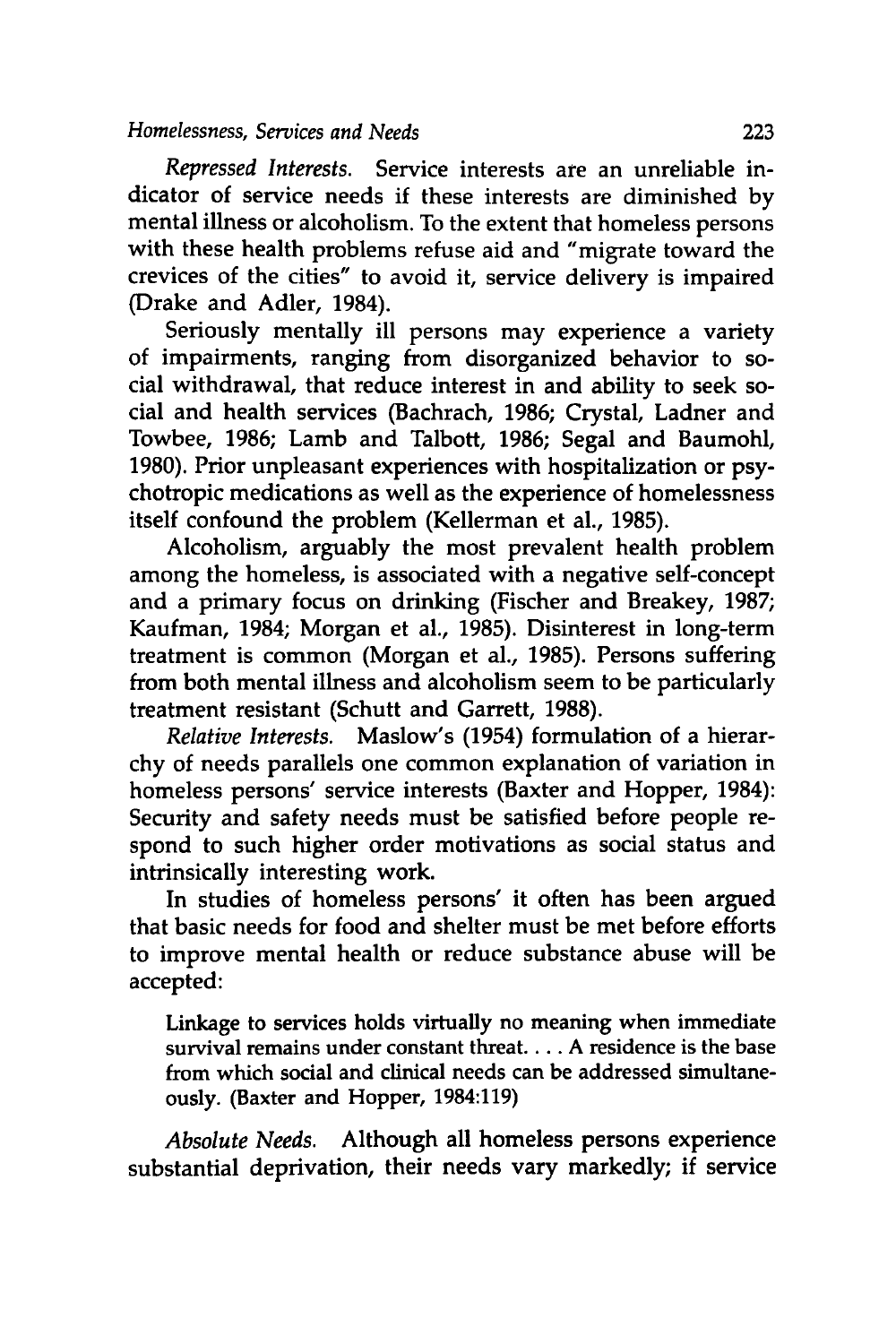interests are not altered **by** competing needs or suppressed **by** mental illness or substance abuse, service interests will vary directly with these needs. The severity of housing needs themselves are variable, being most severe among those chronically homeless (perhaps one-quarter of the homeless) and least severe among those only temporarily homeless (Institute of Medicine, 1988). Financial resources and health problems also vary among homeless persons. (Farr et al., 1986; Robertson and Cousineau, 1986; Rossi and Wright, 1987; Rossi et al., 1986; Wright et al., 1987).

Six hypotheses represent these three different perspectives on the correlates of homeless persons' service interests:

*Repressed Needs*

(1) The greater the level of mental illness or alcoholism, the less the level of interest in services of any kind.

*Relative Needs*

- (2) The greater the basic needs, the greater the interest in basic services.
- (3) The greater the basic needs, the less the interest in services for help with a drinking or psychiatric problem.
- (4) For those whose basic needs are not met, interest in health services does not increase with health needs; for those whose basic needs are met, interest in health services increases with health needs.

*Absolute Needs*

- (5) The greater the basic needs, the greater the interest in basic social services.
- (6) The greater the level of psychiatric or substance abuse problems, the greater the interest in related health services.

Figure 1 summarizes these predictions.

## Findings

## *Variation in Service Interests*

Service interests varied substantially across the specific service areas, from a high of 86 percent expressing interest in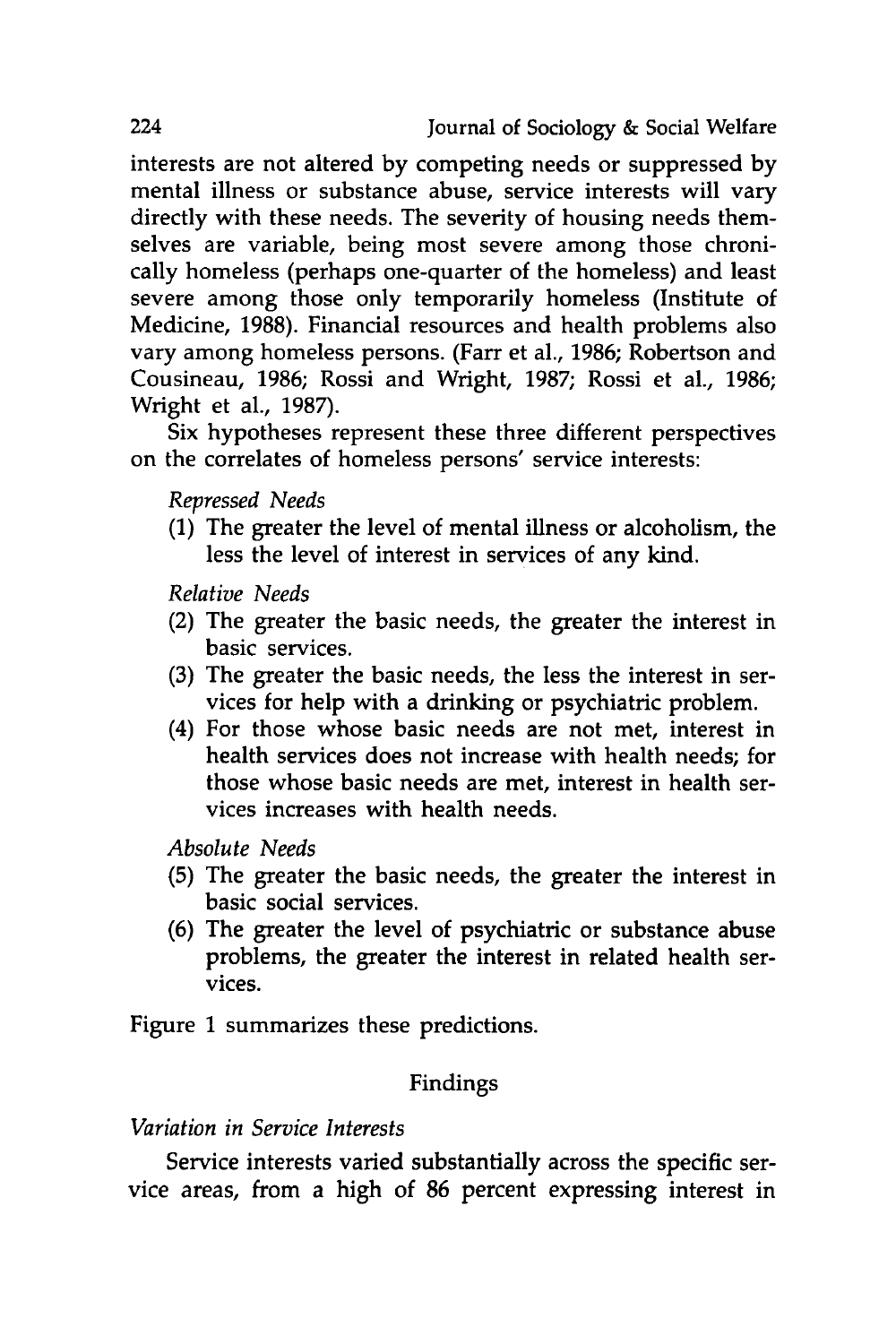## *Homelessness, Services and Needs* **225**

#### Figure **1**

## Interest in: Basic Alc, Psy. Service Service *Absolute:* Basic needs **+ 0-** Alcohol, psych problems **0 +** *Relative* Basic needs **+** Alcohol, psych problems  $0/ +$ <sup>\*</sup> *Repressed* Basic needs **0 0** Alcohol, psych problems **-**

#### *Three Explanations of Service Interests*

\*Hypothesis 4. **\*\*No** relationship predicted.

#### Table **1**

*Interest in Services*

| Service              | Yes | (N)   | Yes' |
|----------------------|-----|-------|------|
| Housing              | 86% | (337) | 70%  |
| Job Opps.            | 62% | (328) | 49%  |
| <b>Benefits</b>      | 59% | (291) | 42%  |
| Nurse/Physical       | 43% | (334) | 35%  |
| Alcohol              | 17% | (318) | 22%  |
| <b>Mental Health</b> | 16% | (337) | 19%  |

\*N=414 (no answer included in base)

help with housing to a low of **16** percent expressing interest in mental health services (table **1).** Overall, interest in receiving help with housing, employment and benefits was higher than interest in receiving help with the health problems of physical illness, alcoholism, or mental illness. Within the basic economic needs, help with housing was of more interest than help with a **job** or benefits; within the health needs, seeing a nurse for a physical problem was of more interest than help with an alcohol or psychiatric problem. This distribution of service interests is almost identical to that reported **by** Mulkern and Bradley **(1986)**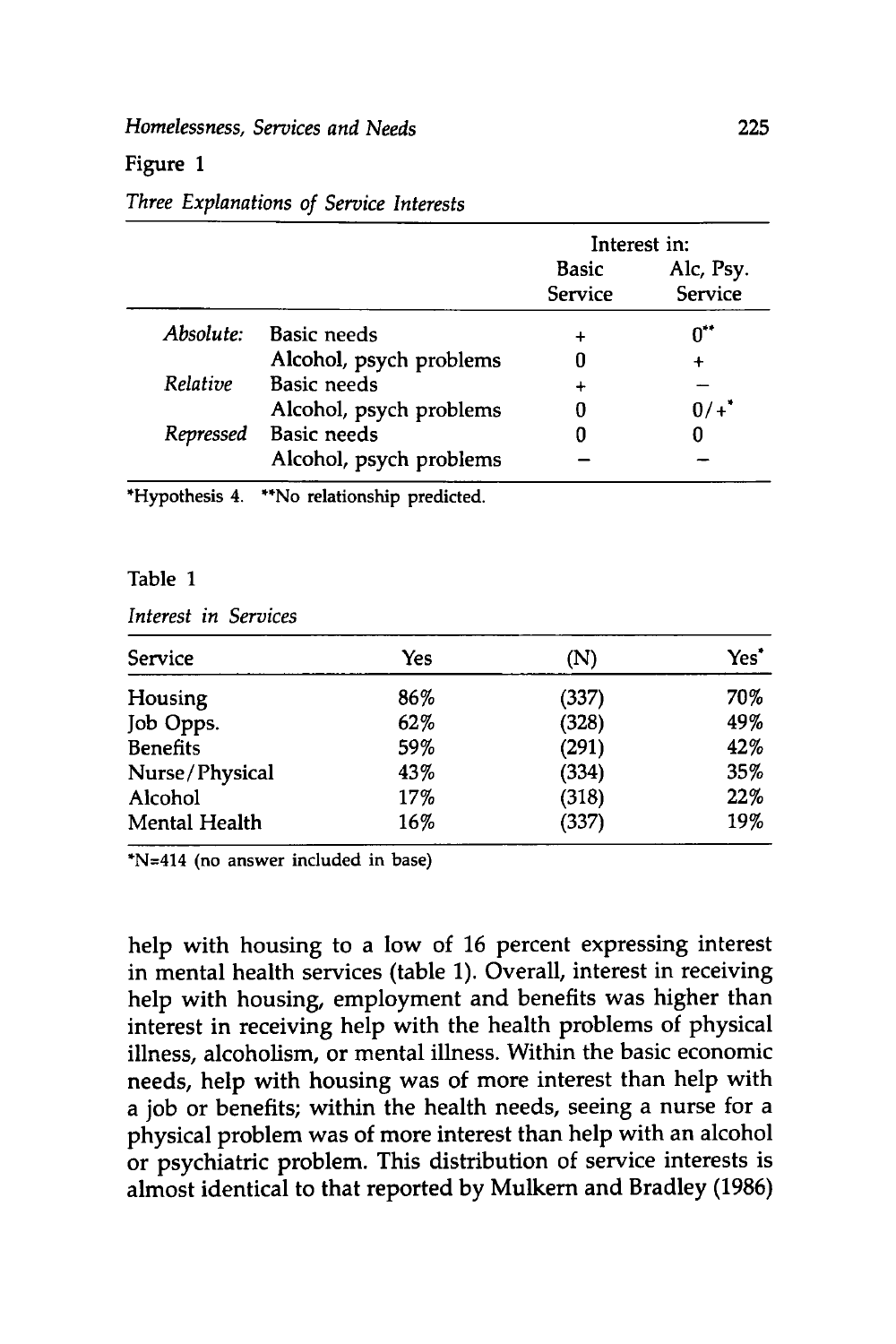from their one-night survey of guests at two large shelters in the city (one of which was the shelter in this study).

## *Correlates of Interest in Services*

Zero-order correlates of interest in the different services tended to conform to the absolute needs predictions (table 2). Desires for help with benefits and with employment were higher among those without either; in addition, desire for help with securing benefits was associated positively with degree of difficulty in affording things. Those who had usually been sleeping on the streets or in shelters were more interested in help with benefits and in help with housing (although the latter correlation was not statistically significant), while those who had usually been living in hotels or other marginal accommodations were less interested in help with finding housing.

Interest in help with each health problem increased with the corresponding indicator of the occurrence of this problem. In addition, interest in help with a drinking problem was greater among those who reported a physical health problem.

Each of the service interest variables also was correlated with indicators of other types of needs: Prior residence on the streets or in shelters, length of time homeless, and difficulty in affording things were each associated with more interest in help with a physical health problem, a mental or nervous problem, and a drinking problem. Interest in help with a drinking problem was higher among those without a **job** or other financial benefits. Interest in help with housing, benefits and **job** opportunities were each correlated with indicators of one or more health problems. These additional correlations indicate the importance of controlling for additional influences in order to test for the independence of the effects of the need indicators on interest in the corresponding services.

## *Regression Analyses*

Regression analyses were used to evaluate the degree to which the different needs and demographic characteristics contribute independently to service interests.

Interest in help with finding housing bore the least relation to the independent variables (see table 4). Blacks and Hispanics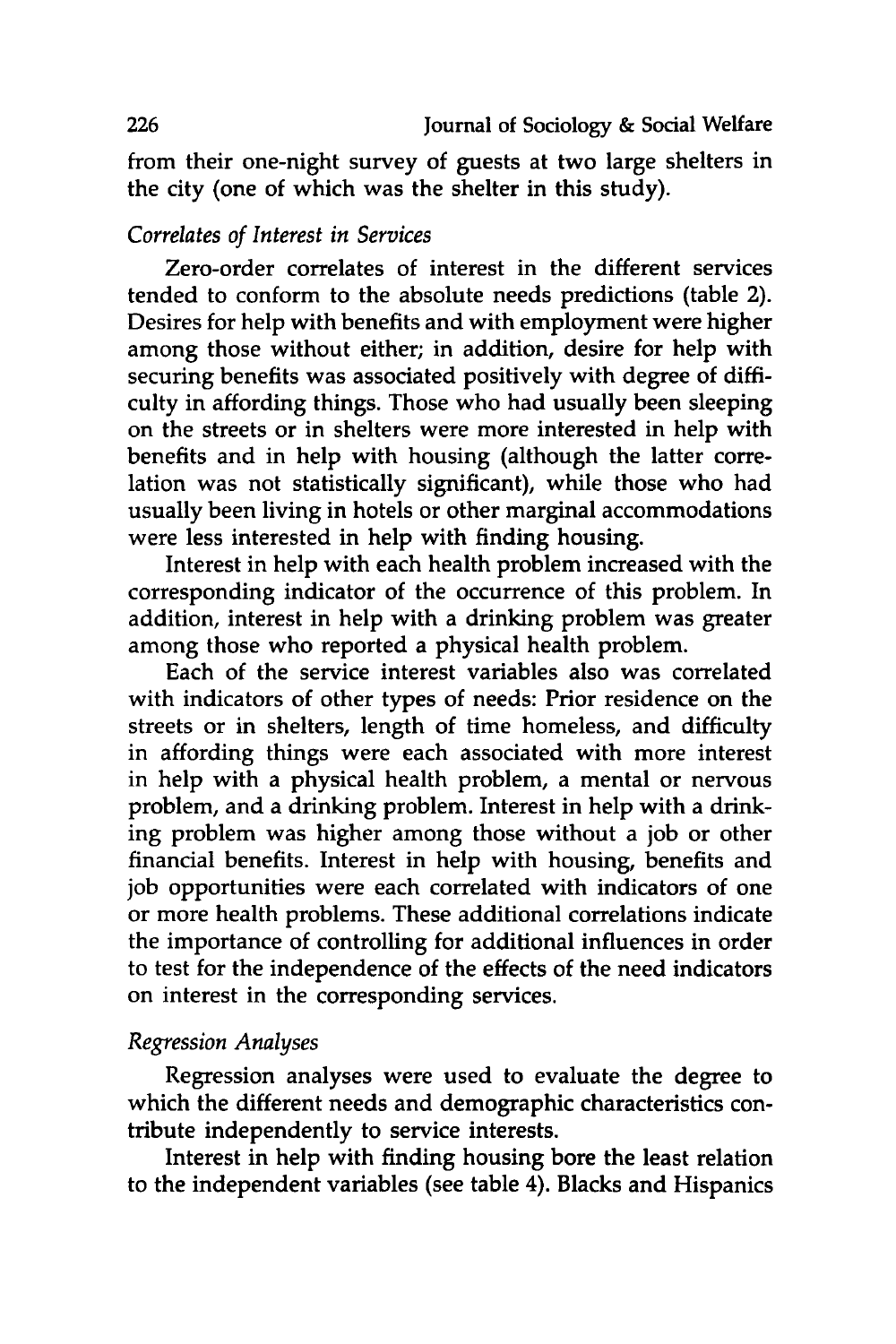## Table 2

|                  | Need Indicators         |                         |                          |                |                         |  |  |
|------------------|-------------------------|-------------------------|--------------------------|----------------|-------------------------|--|--|
|                  | Greater                 | <b>Usually Slept</b>    |                          | Length         |                         |  |  |
| Service          | Difflty                 | Hotels                  | Shelter,                 | of Time        | No Job or               |  |  |
| Interests        | Afford                  | (Marginal)              | <b>Streets</b>           | Homeless       | <b>Benefits</b>         |  |  |
| Housing          | .00(304)                | $-.15(324)$             | .09(324)                 | .07(313)       | .01(324)                |  |  |
| Benefits         | $.31(259)$ ***          | $-.01(281)$             | $.14(281)$ <sup>**</sup> | .06(265)       | $.10(282)^*$            |  |  |
| Job Opps.        | .06(277)                | .05(319)                | .06(319)                 | .06(301)       | .20(322)                |  |  |
| <b>Nurse</b>     | $.12(293)$ **           | .03(319)                | $.21(319)$ ***           | $.14(308)^*$   | $.01(321)$ <sup>*</sup> |  |  |
| Alcohol          | $.10(281)$ <sup>*</sup> | .06(308)                | $.15(311)^{**}$          | $.16(292)^{*}$ | .15(311)                |  |  |
| Psych.           | $.12(293)^*$            | $-.06(325)$             | $.23(325)$ ***           | $.14(310)^*$   | $-.04(326)^*$           |  |  |
| -----<br>Service | Physical                | Drinking                |                          | Psychol.       | Psychol.+               |  |  |
| <b>Interests</b> | <b>Illness</b>          | Problem                 |                          | Treatment      | Drink                   |  |  |
| Housing          | .16(261)                | $-.01(336)$             |                          | $-.00(312)$    | $-.03(329)$             |  |  |
| Benefits         | $.16(220)$ **           | $.11(291)$ <sup>*</sup> |                          | .04(262)       | .09(279)                |  |  |
| Job Opps         | .04(263)                | .05(328)                |                          | $-.16(289)$    | $-.15(316)^*$           |  |  |
| Nurse            | $.40(262)$ <sup>*</sup> | .09(334)                |                          | $-.04(306)$    | $-.08(324)$             |  |  |
| Alcohol          | $.12(237)$ <sup>*</sup> | $.73(318)$ ***          |                          | .01(294)       | $.33(312)^{4}$          |  |  |
| Psych.           | $-.02(258)$             | .02(337)                |                          | $.38(314)$ *** | $.12(331)^*$            |  |  |

*Correlations of Service Interests with Need Indicators*

**\*p <= .05 \*\*p <= .01 \*\*\*p <= .001**

and those with physical health problems were more interested in help with housing than others, while those who had previously slept in hotels and other marginal accommodations were less interested in help with finding housing.

Interest in help with financial benefits was greater among those who lacked either benefits or a **job** and among those who reported difficulty in affording things. Those who reported physical health problems and drinkers who had been treated for a psychiatric problem were also more interested in help with benefits. Women and drinkers who had been treated for a psychiatric problem were less interested than others in help with finding a **job.**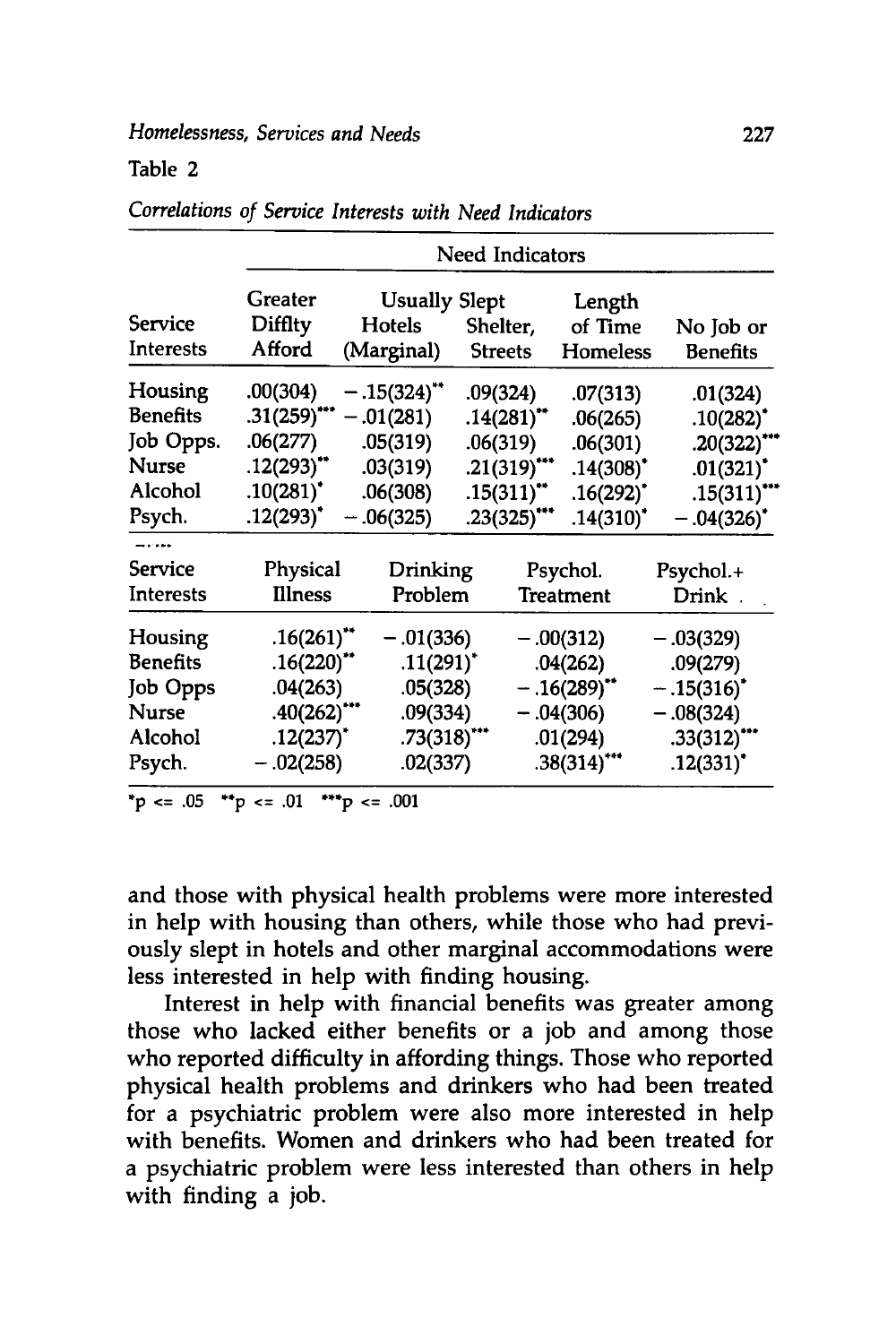Table **3**

|                     | Service Interests (Betas) |                     |                      |              |          |          |
|---------------------|---------------------------|---------------------|----------------------|--------------|----------|----------|
|                     | House                     | Benef               | Job                  | <b>Nurse</b> | Alcl     | Psych    |
| Stability           |                           |                     |                      |              |          |          |
| Diff. Afford        | .01                       | $.29***$            | .05                  | $-.02$       | .05      | .06      |
| No Benef/Emp.       | $-.01$                    | $.16^*$             | .12                  | $-.06$       | .13      | $-.01$   |
| Slept(marginal)     | $-.16"$                   | $-.01$              | .15                  | $-.04$       | $-.05$   | .01      |
| Slept(shelter)      | $-.01$                    | $-.01$              | .14                  | $.22$ **     | $-.08$   | $.20^*$  |
| Length              | .11                       | .05                 | .02                  | .05          | .09      | .00      |
| Health              |                           |                     |                      |              |          |          |
| Health Prob.        | $.17*$                    | $.21$ <sup>**</sup> | .05                  | $.33***$     | .08      | $-.08$   |
| Drinking            | $-.00$                    | $-.05$              | .06                  | .03          | $.73***$ | .14      |
| Psych.              | .05                       | .02                 | .03                  | $-.06$       | .08      | $.34***$ |
| Psych+Drink         | $-.02$                    | $.21$ <sup>*</sup>  | $-.27$ <sup>**</sup> | $-.16$       | $-.05$   | $-.14$   |
| Social Background   |                           |                     |                      |              |          |          |
| Age                 | $-.07$                    | $-.02$              | $-.13$               | .07          | $-.09$   | $-.08$   |
| Sex(F)              | .01                       | .01                 | $-.20^*$             | $-.04$       | .02      | .07      |
| Race(M)             | .16"                      | .14                 | $-.14$               | .07          | .03      | .03      |
| Scl.Supp.           | $-.09$                    | .07                 | $-.02$               | .06          | .01      | $-.17"$  |
| R <sup>2</sup>      | .09                       | .26                 | .20                  | .23          | .55      | .19      |
| Adj. $\mathbb{R}^2$ | .02                       | .20                 | .13                  | .18          | .51      | .13      |
| N                   | 190                       | 156                 | 179                  | 193          | 174      | 188      |

*Regression Analyses of Service Interests*

aInterest scores reverse coded: higher scores represent more interest. **\*p <= .05 \*\*p <= .01 \*\*\*p <= .001**

Prior residence on the streets or in shelters and experiencing a physical health problem both increased interest in help with a physical health problem.

More of the variance in interest in help with a drinking problem was explained **by** the additive regression model than was true for any other dependent variable, but this was due almost entirely to the effect of presence of a drinking problem. The correlations of interest in help with a drinking problem with sociodemographic characteristics, residential status and economic need are thus explained **by** their association with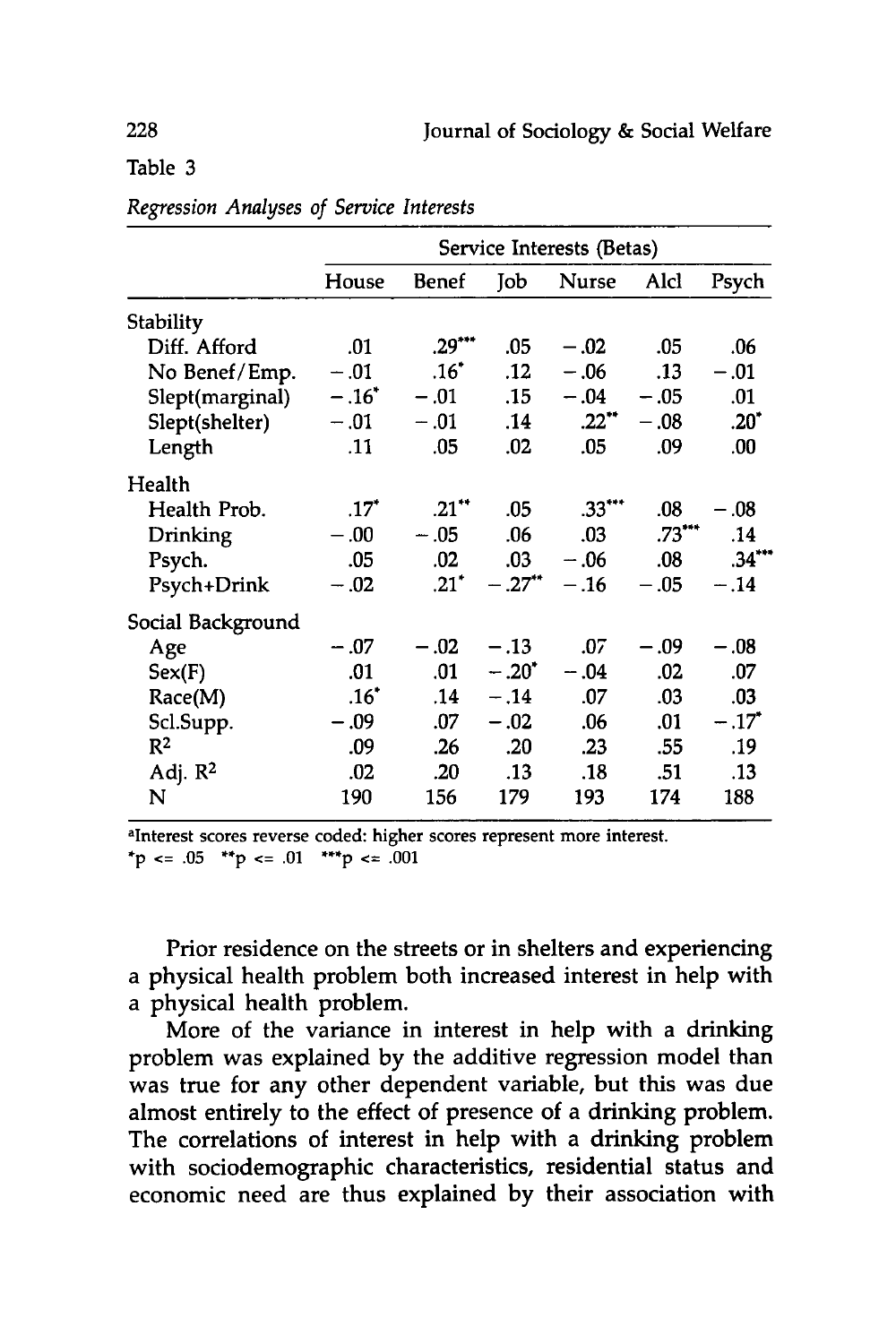likelihood of having a drinking problem. No significant interaction effects were identified.

Interest in help with a mental health problem increased with prior residence on the streets or in shelters as well as with prior treatment for a mental health problem; it decreased with number of potential social supports. No significant interaction effects were identified.

## Discussion

Homeless adults' interest in services varied between types of services and, for each type of service, between homeless individuals. This variation and the reasons for it have important implications for social service policy.

Understandably, the most widely shared perceived need was for help with housing; next in importance were help with jobs and benefits, followed **by** interest in help with physical health problems and then interest in help with a drinking or mental health problem. This pattern underscores the importance of basic economic needs in efforts to respond to the problems of the homeless and the lack of perceived need of many homeless persons for health services.

The regression analyses of interest in health services yielded strong support for the absolute needs explanation of variation in service interests. Desire for help with each of the three health problems was associated directly with indicators of the corresponding health problems; in fact, crosstabular analysis (not reported here) revealed that the presence of a health problem was a necessary, though not sufficient condition for expression of interest in help with that problem.

The absolute needs explanation received less support in the regression analyses of interest in basic services. Interest in help with securing benefits varied directly with both indicators of financial need, but interest in help with finding a **job** did not. Homeless persons who had usually slept in hotels or other marginal accommodations were less, rather than more interested in help with finding housing; those who had usually slept in shelters and in the streets did not evince a particular interest in help with finding housing.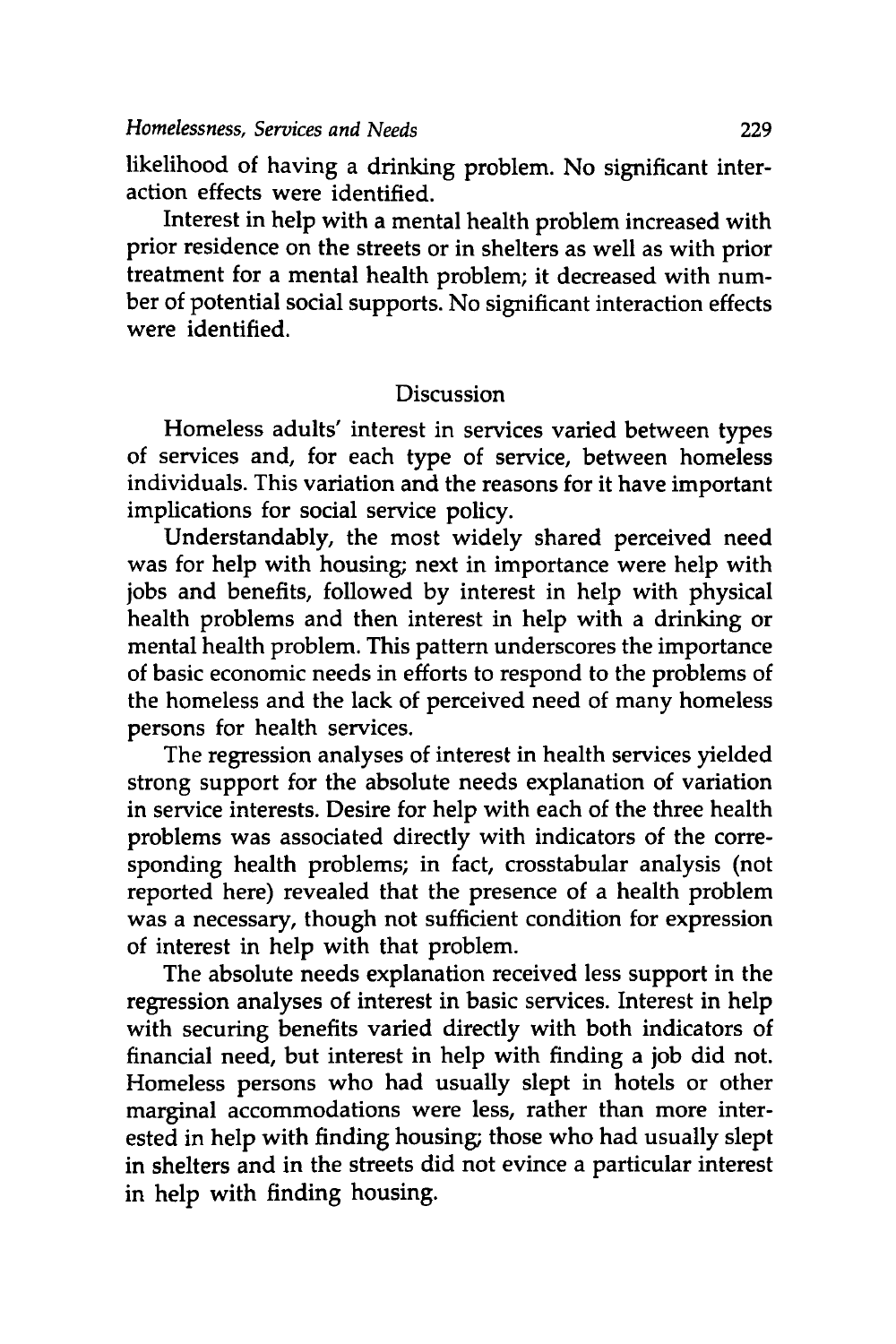Several relationships were not predicted **by** any of the three perspectives, but suggest important directions for further research. The associations of usual residence on the streets or in shelters with greater interest in physical health and mental health services is consistent with the assumption that health problems increase with homelessness. Although these effects were independent of the indicators of health status used in this study, they may capture additional variation in physical and mental health that is not tapped **by** the crude health status indicators used.

Imperfect measures of health status may account for the continued effect of some variables in the regression analyses of interest in health services. The only available indicator of need for mental health services was prior treatment for mental illness; this is a crude measure that does not capture fully the variation in mental illness at the time the interviews were conducted. Unmeasured variation in mental illness may account for the continued effects of prior street/shelter residence and lack of social supports in the regression analysis-both of these variables are associated with mental illness. A similar argument can be made with respect to interest in seeing a nurse about a physical health problem. **By** contrast, the only variable having an independent effect on interest in help with a drinking problem was the indicator of alcoholism/alcohol abuse—the most reliable of the three health status indicators.

The hierarchy of needs perspective predicted that interest in help with health problems would vary inversely with basic economic problems. This prediction was not supported for any of the three health-related help variables. The hierarchy perspective also hypothesized that those with health problems would be less interested in help for those health problems when basic economic needs were not addressed; this prediction of an interaction effect also was not supported.

The "repressed needs" explanation of service interests also fared poorly in the analysis. Only in the case of interest in help with finding work was the predicted relationship found: Respondents with a drinking problem and prior treatment for mental illness were less interested. Although the coefficients representing the effects of dual diagnosis on interest in help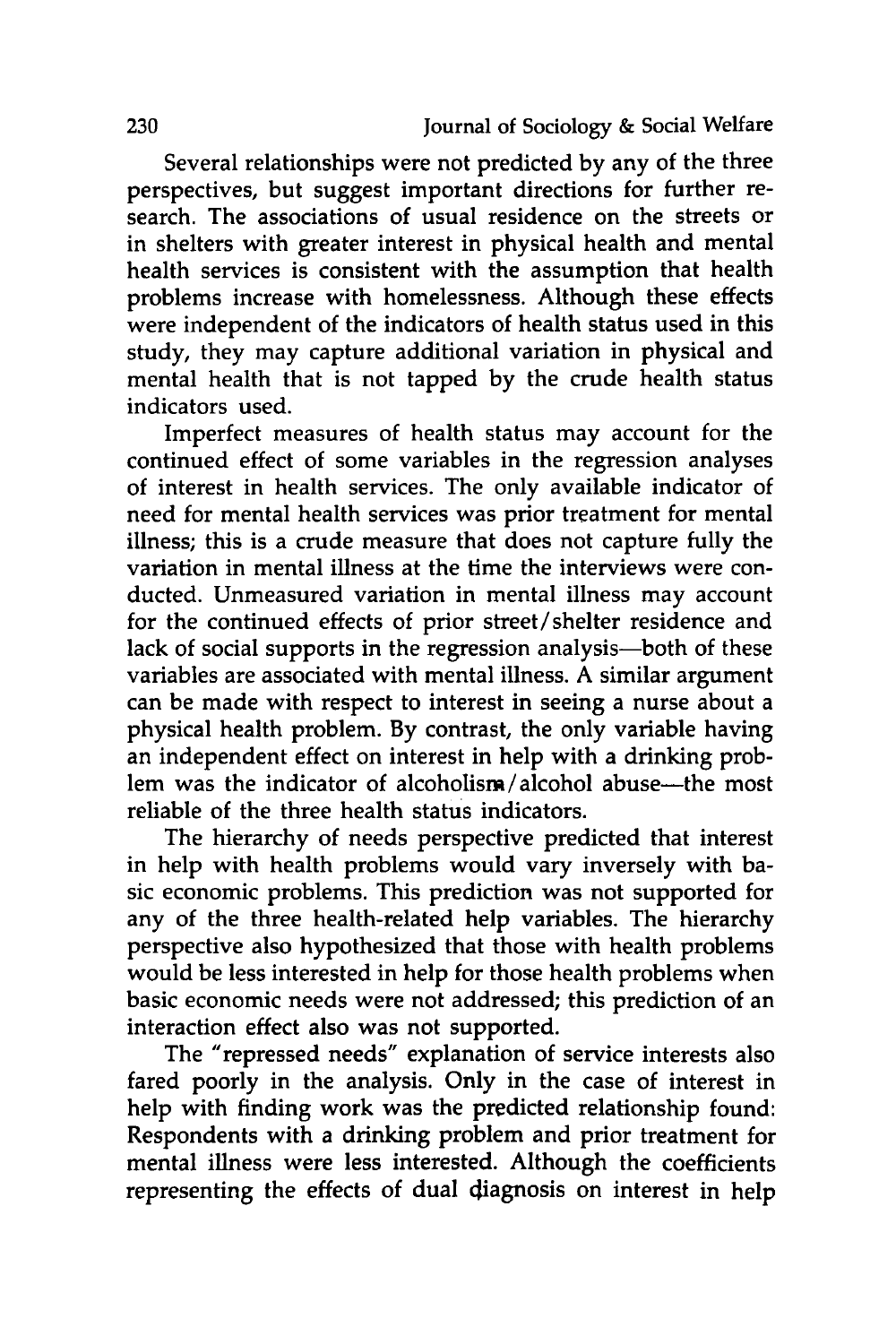with physical and mental health problems were not statistically significant, they were both in the direction predicted **by** the repressed needs perspective. However, the individuals who were likely to be mentally ill alcoholics were more, rather than less interested in help with obtaining economic benefits.

Broad social patterns based on residential discrimination and sex roles are likely to account for the influence of race and sex, respectively, on interest in help with finding housing and a job.

## Conclusions

Mental health practitioners have been cautioned to expect resistance to mental health care among homeless persons with psychiatric problems, due to prior negative treatment experiences as well as the nature of chronic mental illness. This study does not support that expectation for persons using a shelter that offered health services: The findings indicate that interest in social and health services,, when expressed in a supportive environment, can be considered a useful guide for determining which clients are in greatest need of these services.

This study's generalizability is limited **by** its focus on users of one shelter, but the conceptual identification and multivariate testing of alternative explanations of service interests should help to chart an important direction for future research. Service orientations are a critical influence on the services actually received **by** homeless persons. This research begins to lay the foundation of knowledge that is required to develop service policies and programs that will elicit the participation of needy homeless persons. Subsequent investigations should include broader samples of homeless persons, more reliable measures of mental illness, more direct measures of service needs and prior service experiences, as well as multivariate models like those tested in this paper.

## References

Bachrach, Leona L. **1986.** "Dimensions of Disability in the Chronic Mentally **Il."** *Hospital and Community Psychiatry,* 37(October):981-982.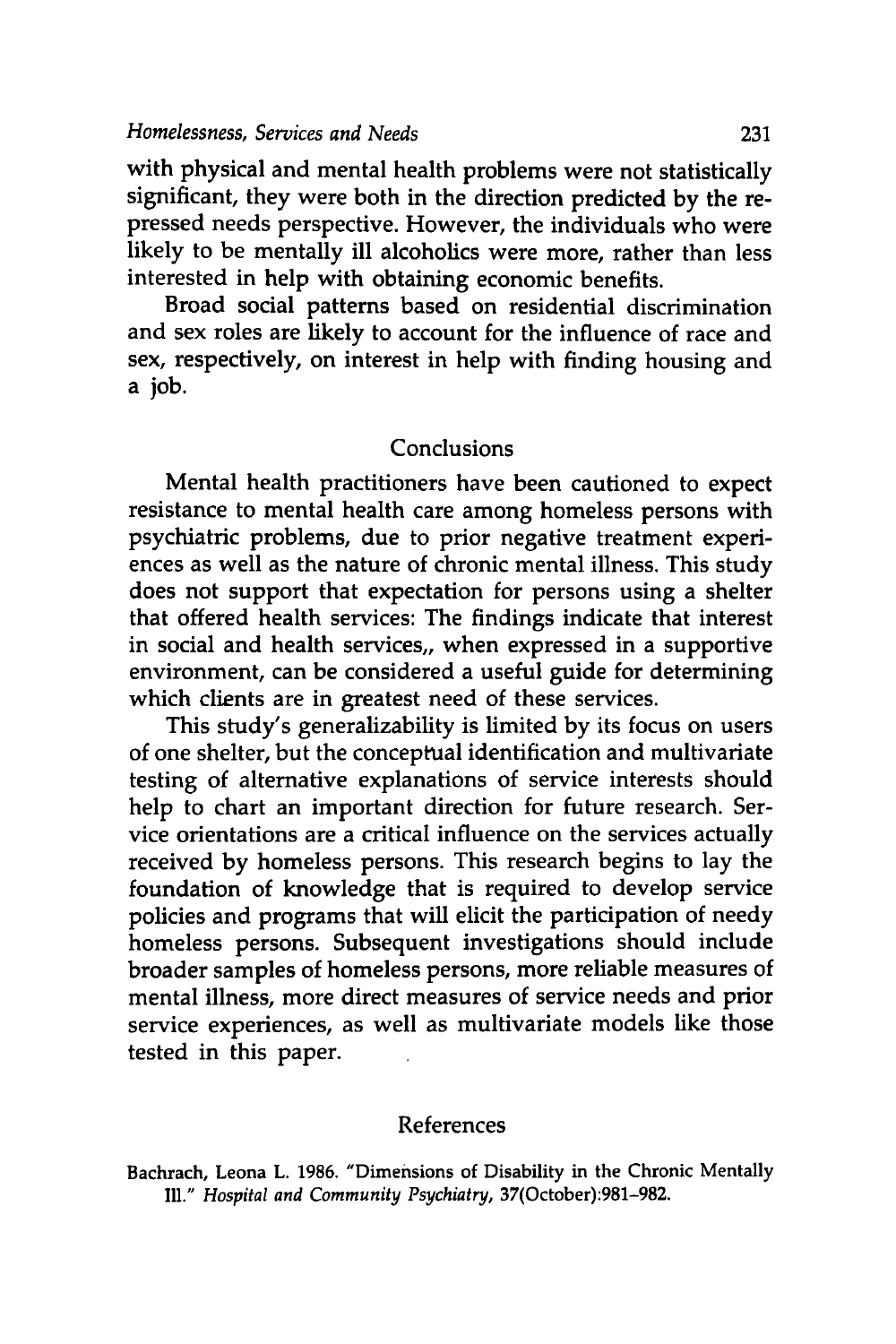- Ball, F. L. Jessica and Barbara **E.** Havassy. 1984. **"A** Survey of the Problems and Needs of Homeless Consumers of Acute Psychiatric Services." *Hospital and Community Psychiatry,* 35(September):917-920.
- Baxter, Ellen and Kim Hopper. 1984. "Shelter and Housing for the Homeless Mentally **Ill." Pp. 109-39** in The *Homeless Mentally Ill,* edited **by** H. Richard Lamb. Washington, **D.C.:** American Psychiatric Association.
- Crystal, Stephen, Susan Ladner, and Richard Towbee. **1986.** "Multiple Impairment Patterns in the Mentally Ill Homeless." *International Journal of Mental Health,* **14:61-73.**
- Drake, Robert **E.** and David **A.** Adler. 1984. "Shelter is Not Enough: Clinical Work with the Homeless Mentally **Ill." Pp.** 141-51 in *The Homeless Mentally Ill,* edited **by** H. Richard Lamb. Washington, **D.C.:** American Psychiatric Association.
- Farr, Rodger K., Paul Koegel, and Audrey Burnam. **1986.** *A Study of Homelessness and Mental Illness in the Skid Row Area of Los Angeles.* Los Angeles: Los Angeles County, Department of Mental Health.
- Fischer, Pamela **J.** and William R. Breakey. **1987.** "Profile of the Baltimore Homeless with Alcohol Problems." *Alcohol Health and Research World,* **11:36-37, 61.**
- Institute of Medicine, Committee on Health Care for Homeless People. **1988.** *Homelessness, Health, and Human Needs.* Washington, **D.C.:** National Academy Press.
- Kaufman, Charles **A.** 1984. "Implications of Biological Psychiatry for the Severely Mentally Ill: A **Highly** Vulnerable Population." **Pp.** 201-42 in *The Homeless Mentally Ill,* edited **by** H. Richard Lamb. Washington, **D.C.:** American Psychiatric Association.
- Kellerman, Sara L., Ronnie **S.** Helpler, Marybeth Hopkins and Gail B. Naywith. **1985.** "Psychiatry and Homelessness: Problems and Programs." **Pp. 179-188** in Philip W. Bricker et al., *Health Care of Homeless People.* New York: Springer.
- Lamb, H. Richard and John **A.** Talbott. **1986.** "The Homeless Mentally **Ill:** The Perspective of the American Psychiatric Association." *JAMA,* 256(July **25):498-501.**
- Linn, Lawrence **S.** and Lillian Gelberg. **1989.** "Priority of Basic Needs Among Homeless Adults." *Social Psychiatry and Psychiatric Epidemiology,* 24:23-29.
- Maslow, Abraham. 1954. *Motivation and Personality.* New York: Harper.
- Morgan, Robert, Edward **I.** Geffner, Elizabeth Kiernan, and Stephanie Cowles. **1985.** "Alcoholism and the Homeless." **Pp. 131-150** in *Health Care of Homeless People,* edited **by** Philip W. Brickner et al. New York: Springer.
- Mulkern, Virginia and Valerie **J.** Bradley. **1986.** "Service Utilization and Service Preferences of Homeless Persons." *Psychosocial Rehabilitation Journal,* 10(October):23-29.
- Robertson, Marjorie **J.** and M. R. Cousineau. **1986.** "Health Status and Access to Health Services Among the Urban Homeless." *American Journal of Public Health,* 76(May):561-563.